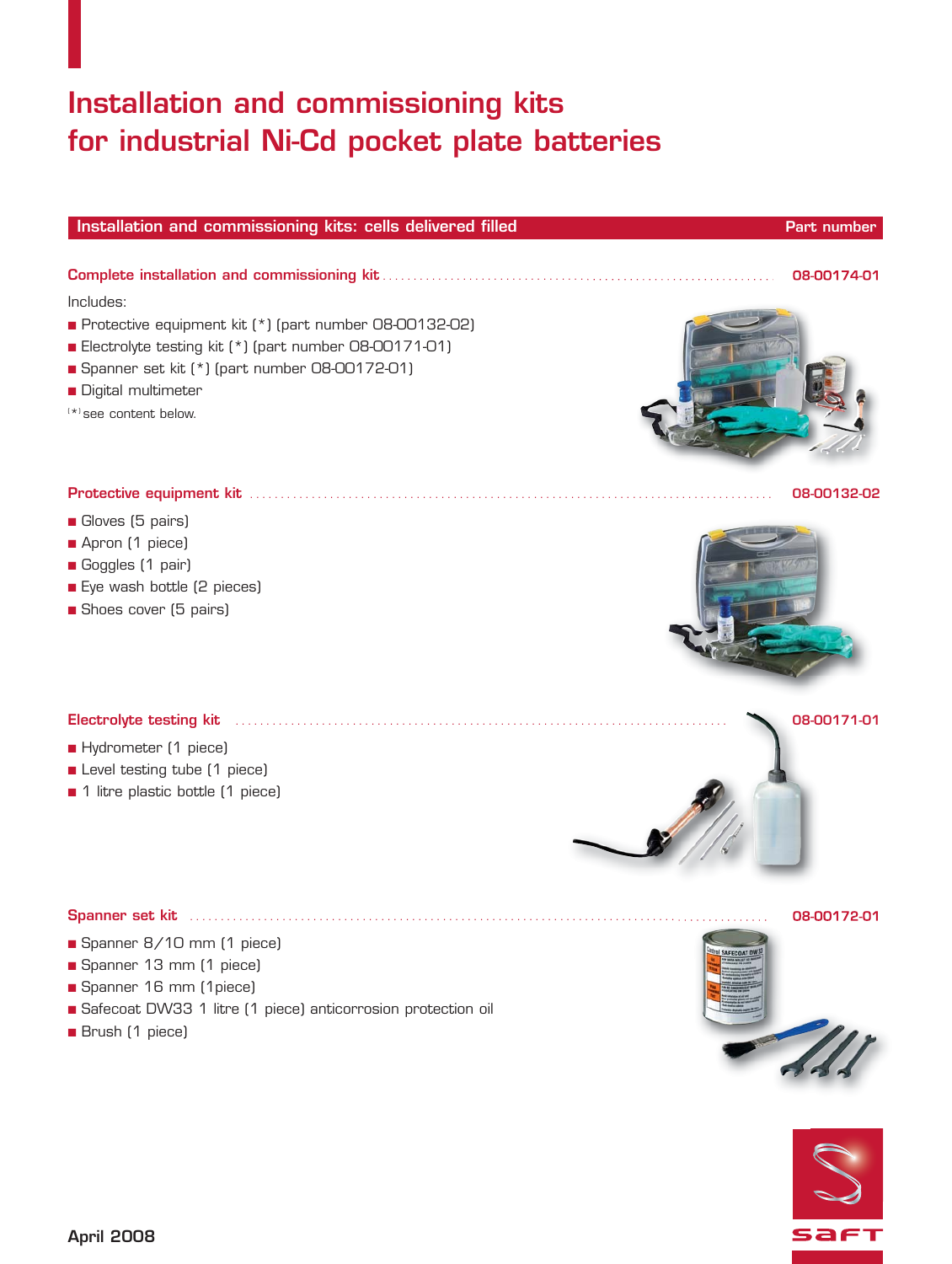### **Installation and commissioning kits: cells delivered empty and a state of the Part number Part number**

Includes:

- Electrolyte filling kit (\*) (part number 08-00175-01)
- Electrolyte mixing kit (\*) (part number 08-00176-01)
- ( \*) see content below.



### **Electrolyte filling kit** ............................................................................................ **08-00175-01**

- Thermometer (1 piece)
- Funnel (1 piece)
- 2 litre jug (1 piece)



- Mixing tank (1 piece)
- Tank lid (1 piece)
- Stirring rod (1 piece)

**Note:** photographs for this document are not to scale



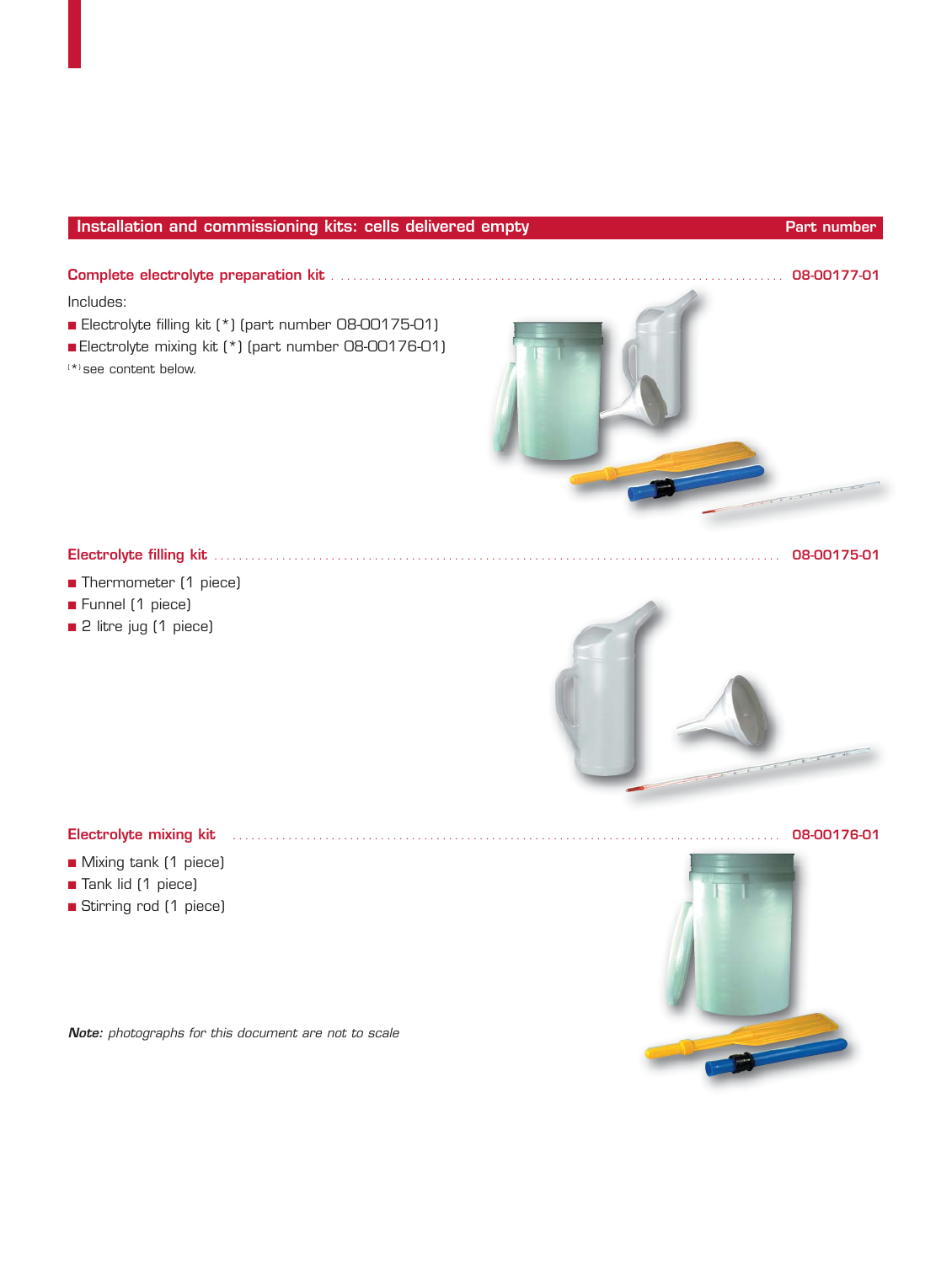# ■ Torque wrench 8 to 54 N.m (1 piece) ■ Socket 10 mm, socket 13 mm, socket 16 mm (1 piece of each) **Torque wrench with sockets** . . . . . . . . . . . . . . . . . . . . . . . . . . . . . . . . . . . . . . . . . . . . . . . . . . . . . . . . . . . . . . . . . . **08-00178-01** ■ 25 litre plastic bottle (1 piece) ■ Tap for plastic bottle (1 piece) **Plastic bottle with tap** . . . . . . . . . . . . . . . . . . . . . . . . . . . . . . . . . . . . . . . . . . . . . . . . . . . . . . . . . . . . **08-00179-01 Digital multimeter** . . . . . . . . . . . . . . . . . . . . . . . . . . . . . . . . . . . . . . . . . . . . . . . . . . . . . . . . . . . . . . . . . . . . . . . . . . . . **01-01925-01 Additional commissioning accessories Additional Commissioning accessories** Part number **Part number**

■ Digital voltmeter, 1% accuracy

**Additional maintenance accessories Additional maintenance accessories** Part number **Part number** 

### **Carbonate testing kit . . . . . . . . . . . . . . . . . . . . . . . . . . . . . . . . . . . . . . . . . . . . . . . . . . . . . . . . . . . . . . . . . . . . . . 08-00009-01**

- 0.25 litre plastic bottle (1 piece)
- Plastic graduated cylinder (2 pieces)
- Plastic funnel (1 piece)
- Erlenmeyer & rubber plug (2 pieces)
- Filters (20 pieces)
- Plastic bags of BaCl<sub>2</sub> & 2H<sub>2</sub>O (10 pieces)
- Standard hydrometer (1 piece)

■ Safecoat DW33 (1 litre) anticorrosion protection oil







**Safecoat DW33** . . . . . . . . . . . . . . . . . . . . . . . . . . . . . . . . . . . . . . . . . . . . . . . . . . . . . . . . . . . . . . . . . **11-71013-02**